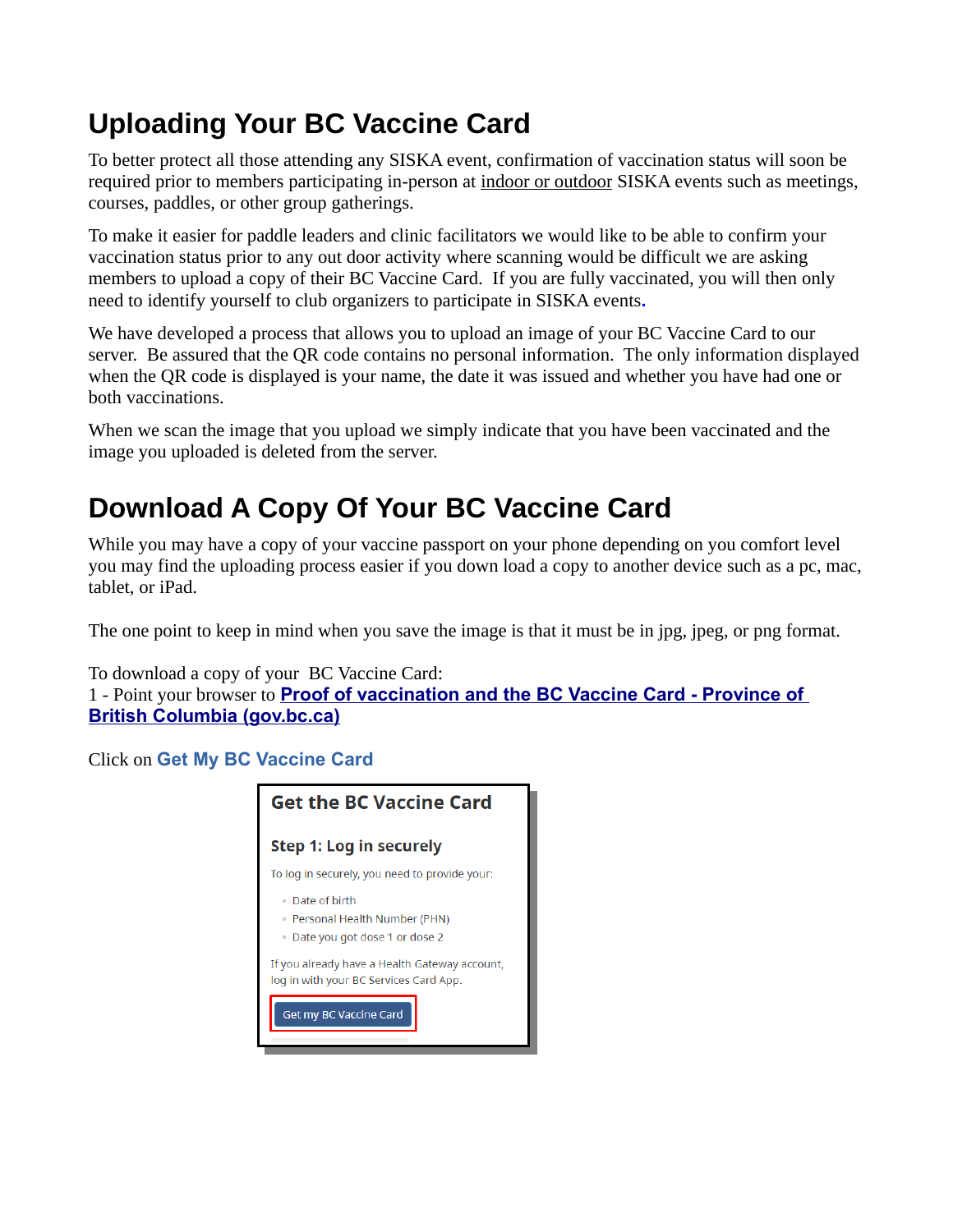2 - Enter the require information and click on **Enter**

| Personal Health Number             |              |
|------------------------------------|--------------|
|                                    |              |
| Date of Birth                      |              |
|                                    |              |
| Date of Vaccine (Dose 1 or Dose 2) |              |
| $2021 \div$                        |              |
| Cancel                             | <b>Enter</b> |
| <b>O</b> Privacy Statement         |              |
| OR                                 |              |
| Already a Health Gateway user?     |              |

3 - Your BC Vaccine Card will be displayed

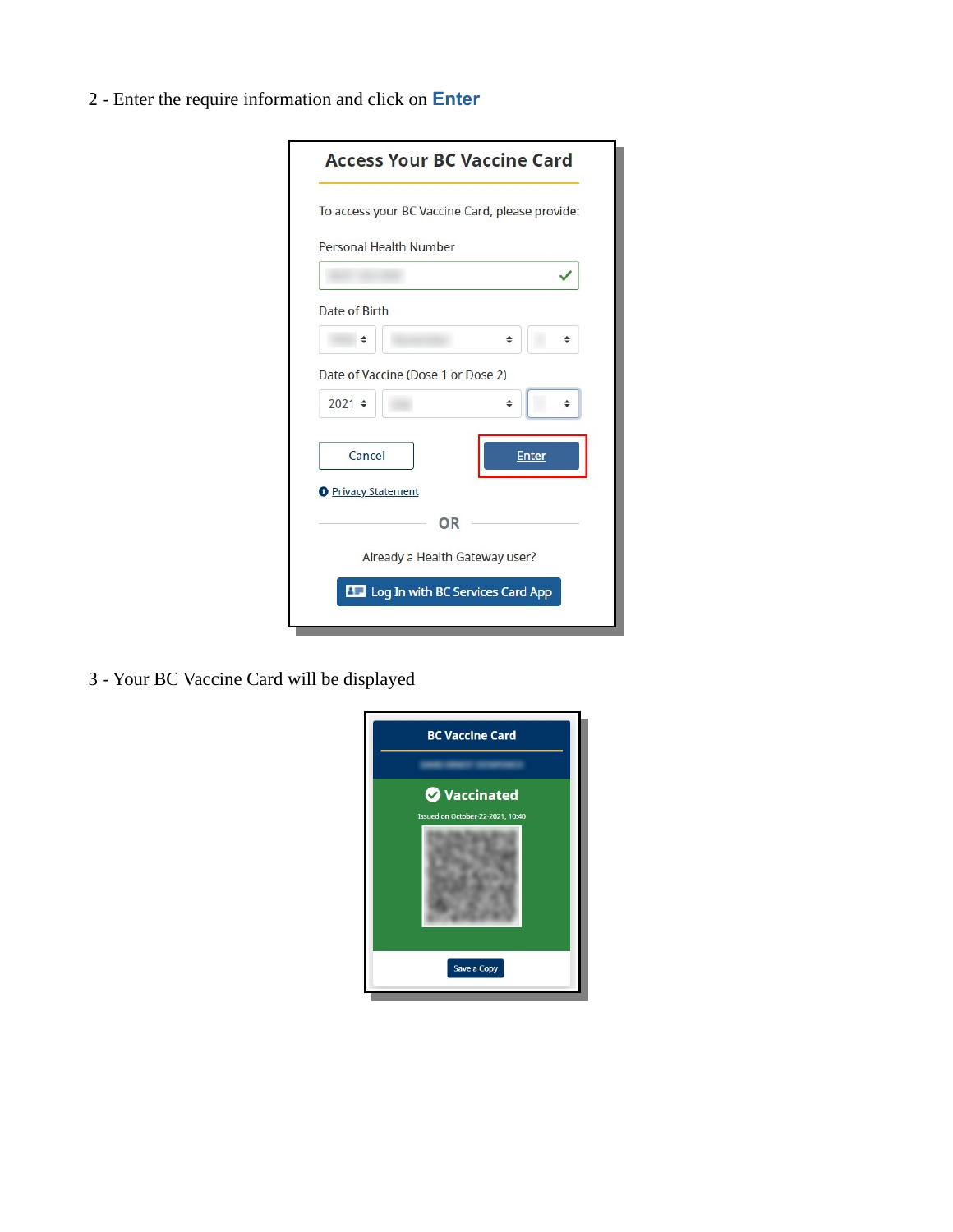4 - You can download a copy by clicking on **Save a Copy.** How the image is saved will depend on your browser and how it is set up.



Make sure you select **Image (BC Proof)**



## **Upload A Copy Of Your BC Vaccine Card**

Follow these steps to upload a copy of your BC Vaccine Card

- 1 Logon to SISKA's web site
- 2 Under the **Members** menu tab select **My Profile/ Vaccine Passport Upload**

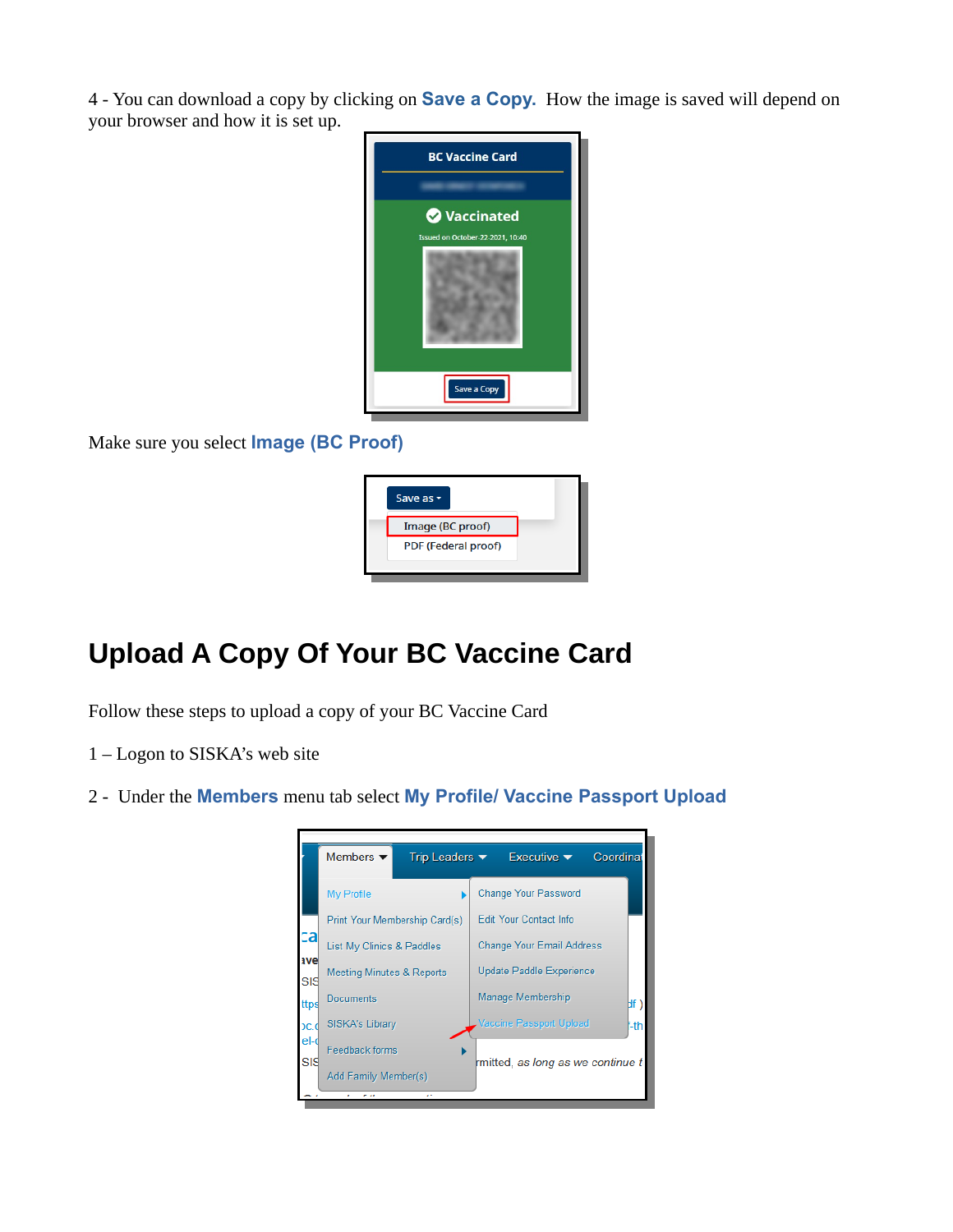3 - This takes you to the Upload Vaccine passport page. Click on **Browse.** Only 1 image can be uploaded at a time.

| <b>Upload Vaccine Passport</b>                                                                                                           |                        |
|------------------------------------------------------------------------------------------------------------------------------------------|------------------------|
| Select the saved image of the QR code issued to you confirming you vaccinatiion status.<br>The image must be in jpg, jpeg or png format. |                        |
| Select file: Browse   No file selected.                                                                                                  | <b>Upload Passport</b> |

4 – This will open a window where you can navigate to where you saved the image. Note that the following image may appear different depending on the device you arr using.

Locate the image, making sure that it is in jpg, jpeg, or png format, and **Open** it.

| Home                                                                                                                                                                | Calendar v |                                                                                     | Membership Information v                     | Members $\blacktriangledown$ | Trip Leaders $\blacktriangledown$              | <b>Executive</b> |
|---------------------------------------------------------------------------------------------------------------------------------------------------------------------|------------|-------------------------------------------------------------------------------------|----------------------------------------------|------------------------------|------------------------------------------------|------------------|
| File Upload                                                                                                                                                         |            | > This PC > Data (E:) > Temp                                                        |                                              | ρ<br>Ö                       | Search Temp                                    | X                |
| Organize v                                                                                                                                                          | New folder |                                                                                     |                                              |                              | $\blacksquare$<br>m<br>$\overline{\mathbf{v}}$ | 0                |
| This PC<br><b>3D Objects</b><br>Desktop<br>럍<br>Documents<br>Downloads<br>Music<br>Pictures<br>Videos<br>圏<br>Local Disk (C:)<br>250GB (D:)<br>$\equiv$<br>Data (F) |            | Arrest Your DE Nusing List<br>accesscard1.jpg<br>Screenshot_2021<br>1022-060805.png | Davevacpass.JPG<br><b>PSD</b><br>vacpass.psd | Davevacpass1.jp<br>g         | Screenshot_2021<br>0909-161120.png             |                  |
|                                                                                                                                                                     |            | File name: Screenshot_20210909-161120.png                                           |                                              | $\checkmark$                 | All Files (*.*)<br>Cancel<br>Open              | $\checkmark$     |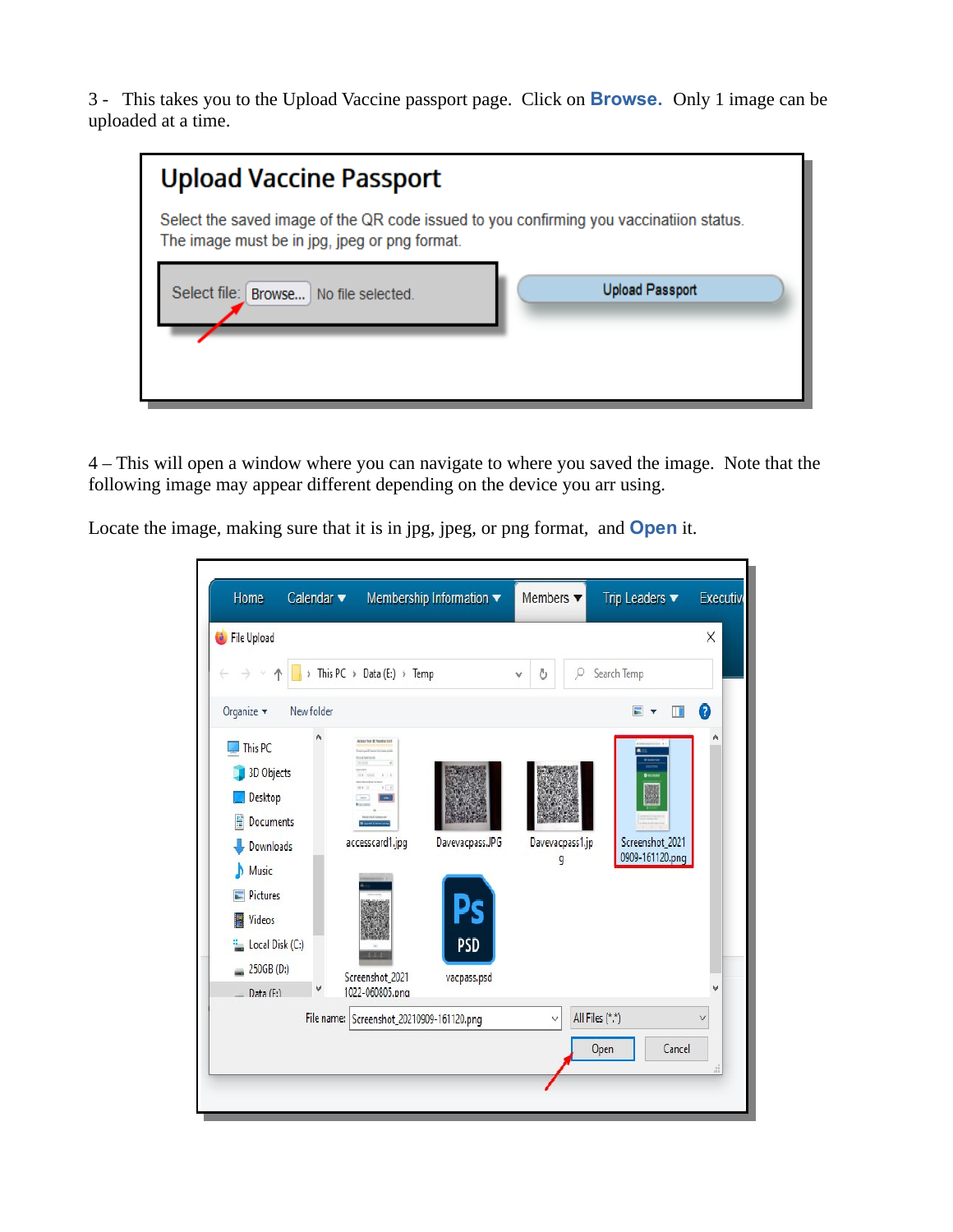5 - The page will show the name of the image that is to be uploaded. Click on **Upload Passport** 



6 – The image is uploaded to our server. A message is displayed at the top informing you that the image was uploaded and the image is displayed at the bottom.

| Select file: Browse No file selected.                                      | Select the saved image of the QR code issued to you confirm<br>The image must be in jpg, jpeg or png format. |
|----------------------------------------------------------------------------|--------------------------------------------------------------------------------------------------------------|
|                                                                            |                                                                                                              |
| $0 \times 1$                                                               | 【 空⊿92% ■ 4:11 p.m.                                                                                          |
| healthgateway.gov.bc.ca/vaccine: 9                                         |                                                                                                              |
| <b>BRITISH</b>                                                             |                                                                                                              |
| <b>BC Vaccine Card</b>                                                     |                                                                                                              |
|                                                                            |                                                                                                              |
| <b>2</b> Vaccinated                                                        |                                                                                                              |
|                                                                            |                                                                                                              |
| Issued on September-09-2021, 16:10                                         |                                                                                                              |
| Tap to zoom in                                                             |                                                                                                              |
| Screenshot the card on your device - save<br>to photo or downloads folder. |                                                                                                              |
| On desktop, save a PDF copy for printing                                   |                                                                                                              |
| ◁<br>$\circ$                                                               | п                                                                                                            |